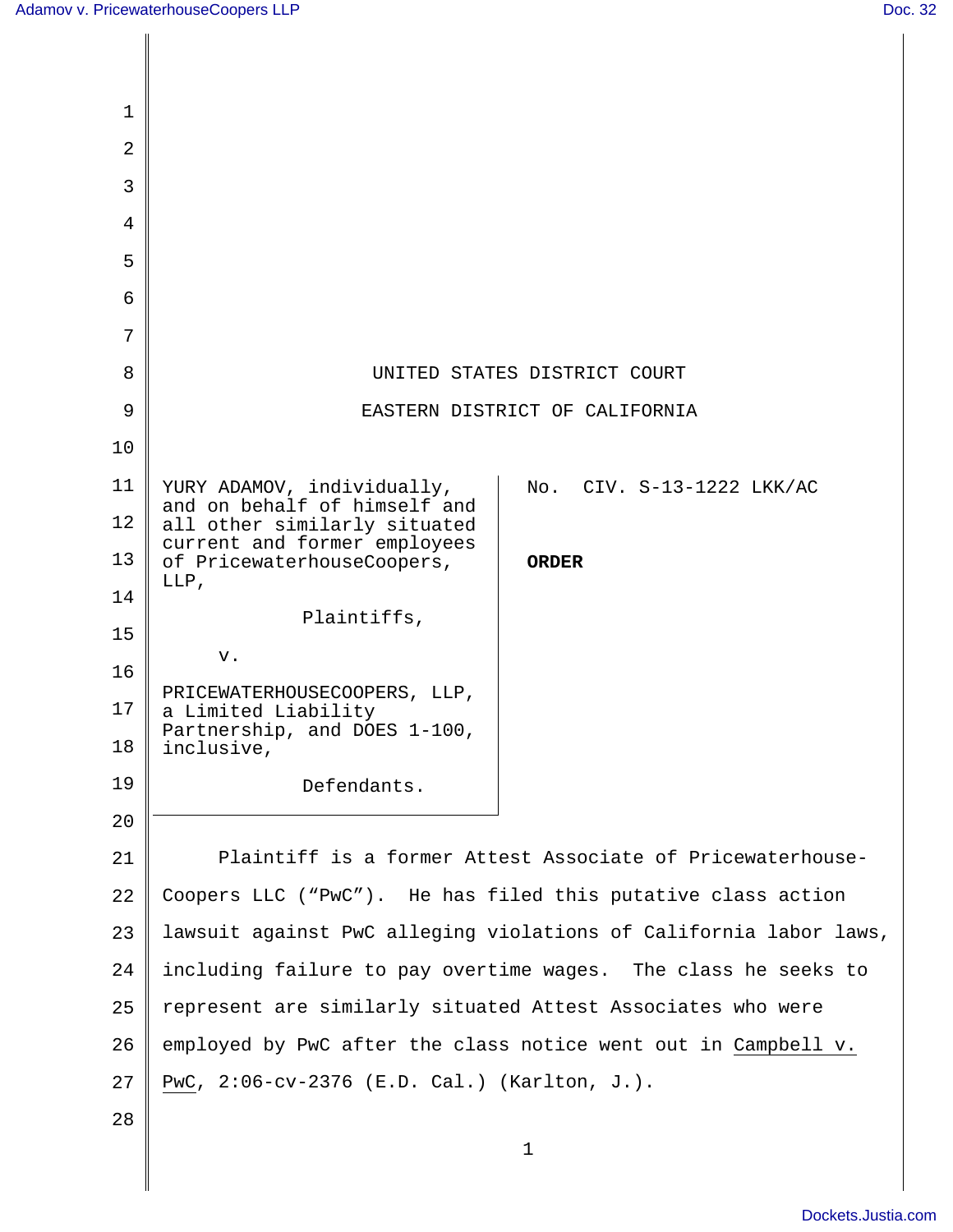1 2 3 4 5 6 7 8 9 10 11 12 13 14 15 16 17 18 19 20 21 22 23  $2.4$ 25 26 27 28 2 **II. STANDARDS A. Motion To Transfer Venue.**  The transfer statute provides: For the convenience of parties and witnesses, in the interest of justice, a district court may transfer any civil action to any other district or division where it might have been brought. 28 U.S.C. §  $1404(a)$ .<sup>1</sup> The purpose of the transfer statute "is to prevent the waste 'of time, energy and money' and 'to protect litigants, witnesses and the public against unnecessary inconvenience and expense \* \* \*.'" Van Dusen v. Barrack, 376 U.S. 612, 616 (1964). Whether to grant a venue transfer is within the broad discretion of the district court, id., § 1404(b), which adjudicates motions for transfer "according to an 'individualized, case-by-case consideration of convenience and fairness.'" Jones v. GNC Franchising, Inc., 211 F.3d 495, 498 (9th Cir.) (quoting Stewart Org. v. Ricoh Corp., 487 U.S. 22, 29 (1988)), cert. denied, 531 U.S. 928 (2000); CFTC v. Savage, 611 F.2d 270, 279 (9th Cir. 1979) ("weighing of the factors for and against transfer involves subtle considerations and is best left to the discretion of the trial judge"). The district court's discretion is guided by the factors specified in 28 U.S.C. § 1404(a) and relevant case law: (1) the convenience of the parties; (2) the convenience of the witnesses; and (3) the  $1$  The parties are in agreement that this case could have been brought in the Central District of California. The case is properly brought wherever the defendant "resides." 28 U.S.C. § 1391(b)(1). The defendant "resides" wherever it is subject to the court's personal jurisdiction with respect to this action. Id., § 1391(c)(2).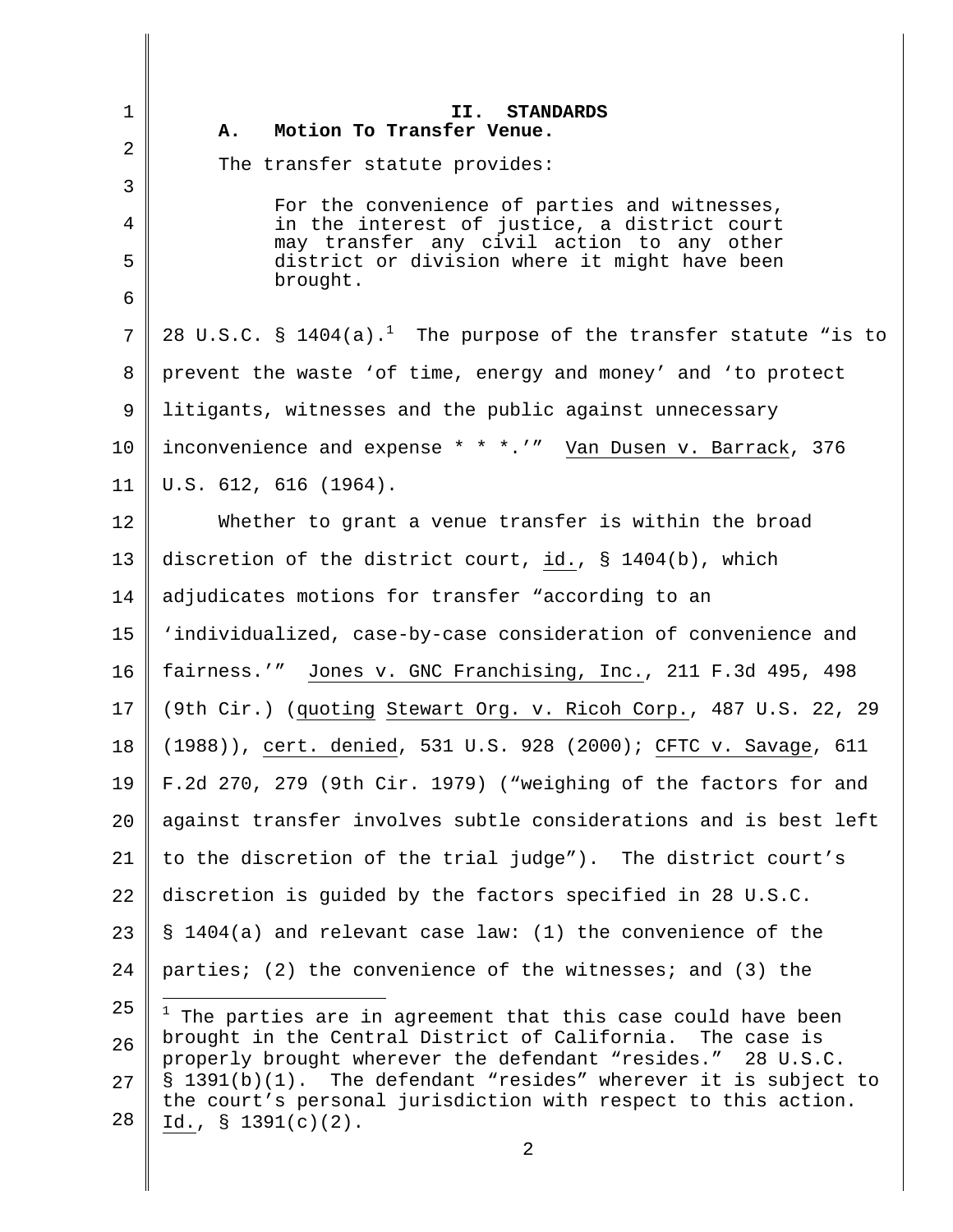1 interests of justice.  $Id. \S 1404(a)$ .

| $\overline{a}$ | Specific factors the district court may consider are "the         |
|----------------|-------------------------------------------------------------------|
| 3              | plaintiff's choice of forum;  the respective parties' contacts    |
| 4              | with the forum;  the contacts relating to the plaintiff's cause   |
| 5              | of action in the chosen forum;  the differences in the costs of   |
| 6              | litigation in the two forums;  the availability of compulsory     |
| 7              | process to compel attendance of unwilling non-party witnesses;    |
| 8              | and  the ease of access to sources of proof." Jones, 211 F.3d     |
| 9              | at 498-99; see also Los Angeles Memorial Coliseum Comm'n v. NFL,  |
| 10             | 89 F.R.D. 497, 499 (C.D. Cal. 1981), aff'd, 726 F.2d 1381 (9th    |
| 11             | Cir.) (listing and applying factors), cert. denied, 469 U.S. 990  |
| 12             | (1984). In determining whether the interests of justice are best  |
| 13             | served by transferring or retaining the case, the court looks to, |
| 14             | among other things, the need to conserve scarce judicial          |
| 15             | resources. See Irving v. Lennar Corp., 2013 WL 1308712 (E.D.      |
| 16             | Cal.2013) (Mueller, $J.$ ).                                       |
| 17             | The burden is on the party seeking transfer to show "by           |
| 18             | particular circumstances that the transferor forum was            |
| 19             | inappropriate." Savage, 611 F.2d at 279. It is not enough for a   |
| 20             | moving party merely to show that it prefers another forum nor     |
| 21             | will transfer be ordered if the result is merely to transfer to a |
| 22             | forum equally convenient or inconvenient. Barrack, 376 U.S. at    |
| 23             | $645 - 46$ .                                                      |
| 24             | Motion To Strike.<br>в.                                           |
| 25             | The rule governing the striking of pleadings provides:            |

26 27 The Court may strike from a pleading \* \* \* any redundant, immaterial, impertinent, or scandalous matter.

28 Fed. R. Civ. P. 12(f). The court does not grant such a motion

3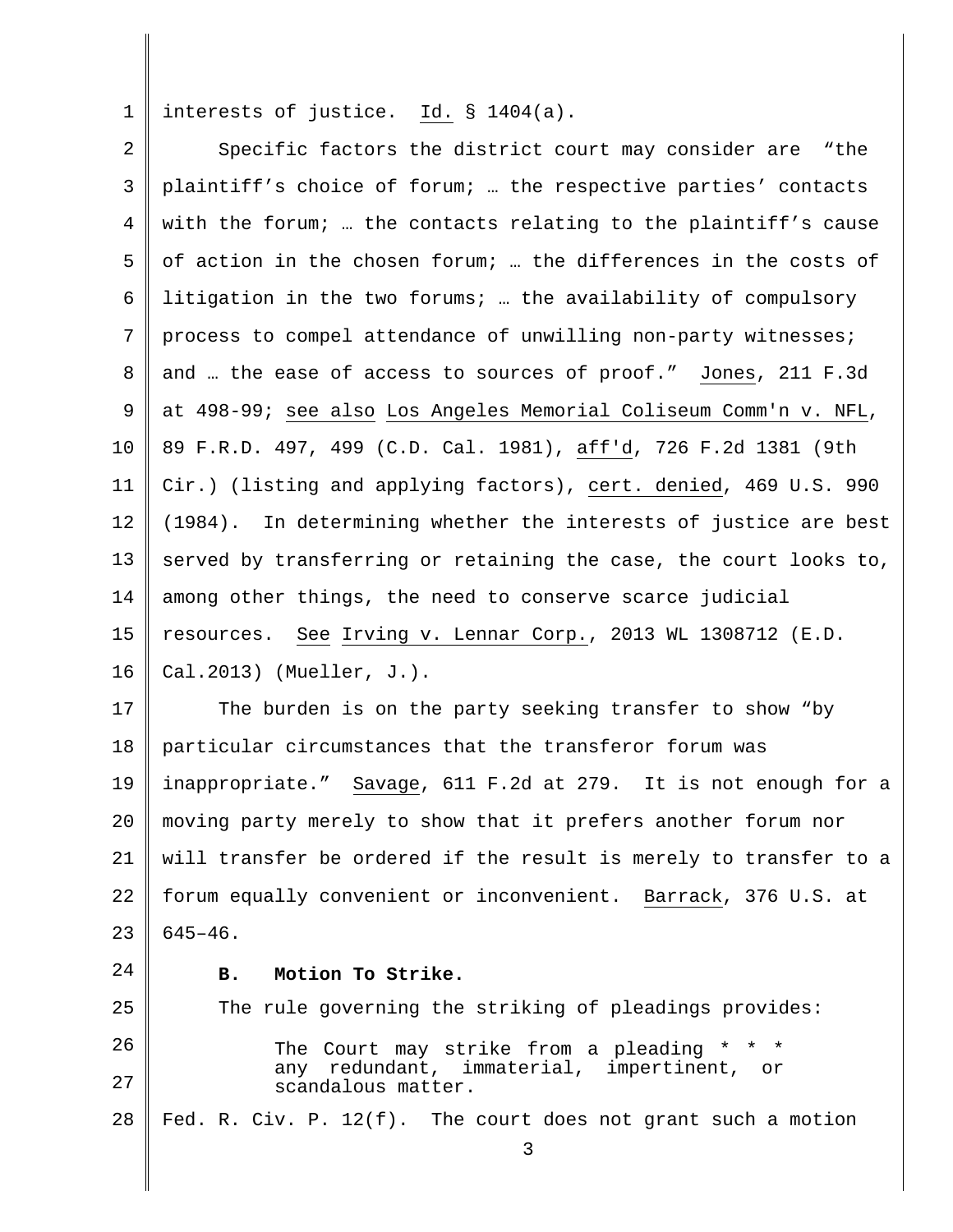1 2 3 4 "unless it is clear that the matter to be stricken could have no possible bearing on the subject matter of the litigation." L.H. v. Schwarzenegger, 2007 WL 662463 at \*18 (E.D. Cal. 2007) (Karlton, J.).

# 5

### **III. ANALYSIS – MOTION TO TRANSFER VENUE**

6 7 8 9 10 11 12 13 14 15 16 The court has considered the factors applicable to this motion. However, the factor that overwhelms all others in this case is the need to avoid duplication of judicial effort. This case, as alleged in the Complaint, is the same case as Campbell v. PwC, 2:06-cv-2376 (E.D. Cal.) (Karlton, J.). The class in this case consists of those Attest Associates who would be in the Campbell class except that they were employed after the class notice was given in Campbell. Transferring this case would, in essence, put the Campbell case into the hands of two different federal judges, wasting scare judicial resources and increasing the chances of inconsistent decisions. $^{2}$ 

17

18

19

#### **IV. ANALYSIS – MOTION TO STRIKE**

**A. Requests for Injunctive Relief and Punitive Damages.** 

Accordingly, the motion to transfer will be denied.

20

21 22 23 24 25 26 27 The Complaint requests injunctive relief as well as punitive J.  $2$  Defendant argues that judicial resources will not be duplicated because the Central District has already decided a case addressing wage and hour issues for accountants. See In re KPMG Wage & Hour Litigation, 2012 WL 5416939 (C.D. Cal. 2012) (Wilson, J.) (granting partial summary judgment to KPMG). However, the fact that the Central District has decided a wage and hour case involving accountants employed by a different accounting firm does not show that judicial resources will not be duplicated. Most importantly however, it is not a valid reason for splitting this one case between two different judicial districts, thus risking inconsistent decisions arising from what is, in effect,

28 one case.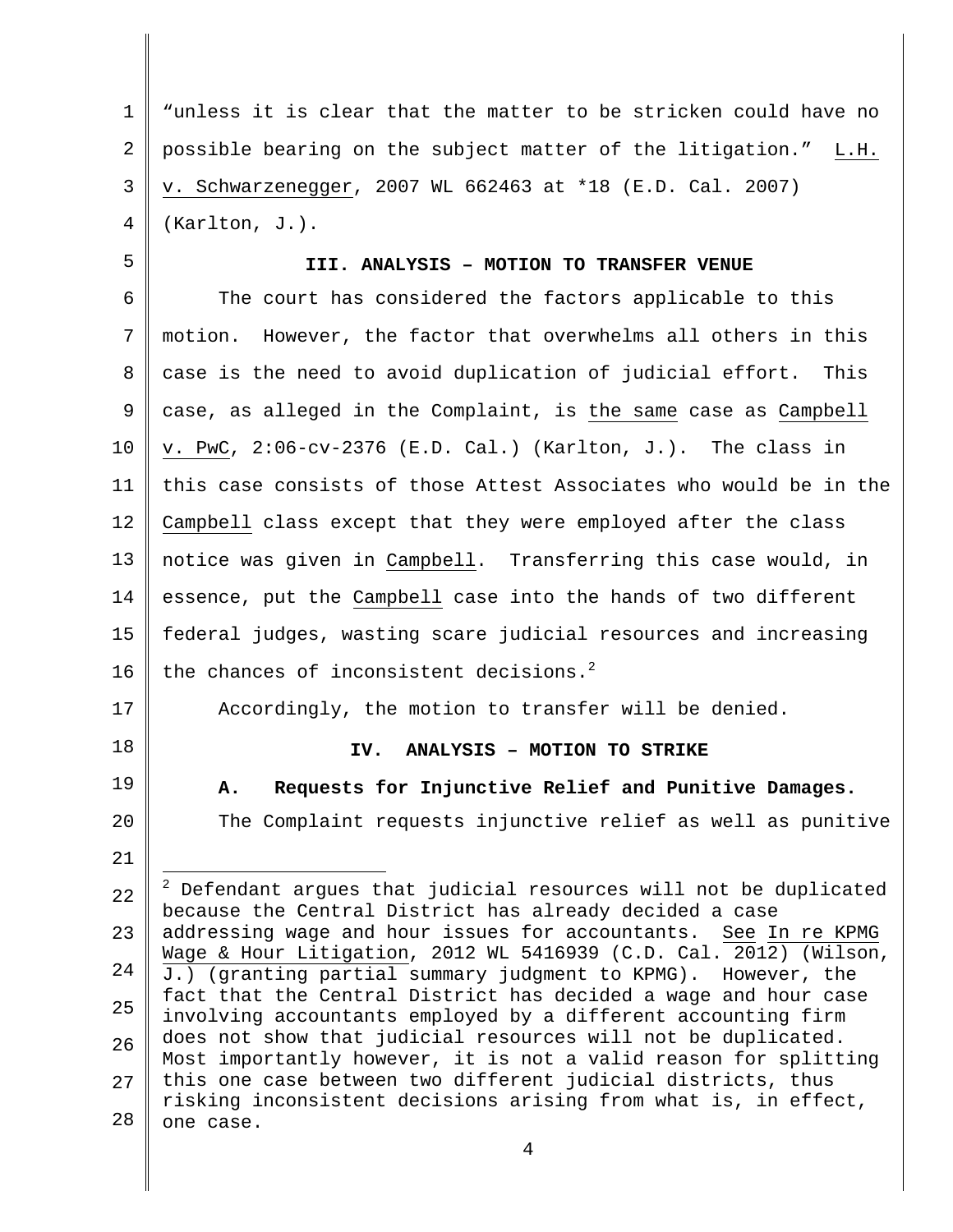1 2 3 or exemplary damages. Defendant moves to strike these claims for relief, and plaintiff does not oppose the motion. Accordingly, these requests for relief will be stricken from the Complaint.

4

## **B. Statute of Limitations.**

5 6 7 8 9 This lawsuit was filed on June 19, 2013. All parties agree that – any possible tolling issues aside – the longest limitations period applicable here is four (4) years. Accordingly, on its face, the limitations period for this case cuts off any plaintiff whose claim arose prior to June 19, 2009.

10 11 12 13 14 15 16 17 18 19 The Complaint, however, asserts claims for putative class members employed after July 23, 2008, the date notice was given for class members in Campbell. In other words, plaintiff wants to include in this lawsuit everyone shut out of the Campbell class. However, nothing in the complaint asserts that the limitations period should be tolled from July 23, 2008 to June 19, 2009. Plaintiff could have accomplished his goal of including such persons by filing his complaint at any time during the four-year period from July 23, 2008 through July 23, 2012. He waited, however, to file until June 19, 2013.

20 21 22 23 24 25 26 In his Opposition Brief, plaintiff asserts that the limitations period is tolled, apparently because the Campbell class period is open-ended. That is incorrect – the class is not open-ended. The Campbell class period extends "from October 27, 2002, until the time when class notice was given." Campbell, Class Certification Order (ECF No. 557) at 2. Both sides agree that class notice was given on July 23, 2008.

27 28 Plaintiff's legal basis for arguing that tolling is, even now, on-going, is Crown, Cork & Seal Co., Inc. v. Parker, 462

5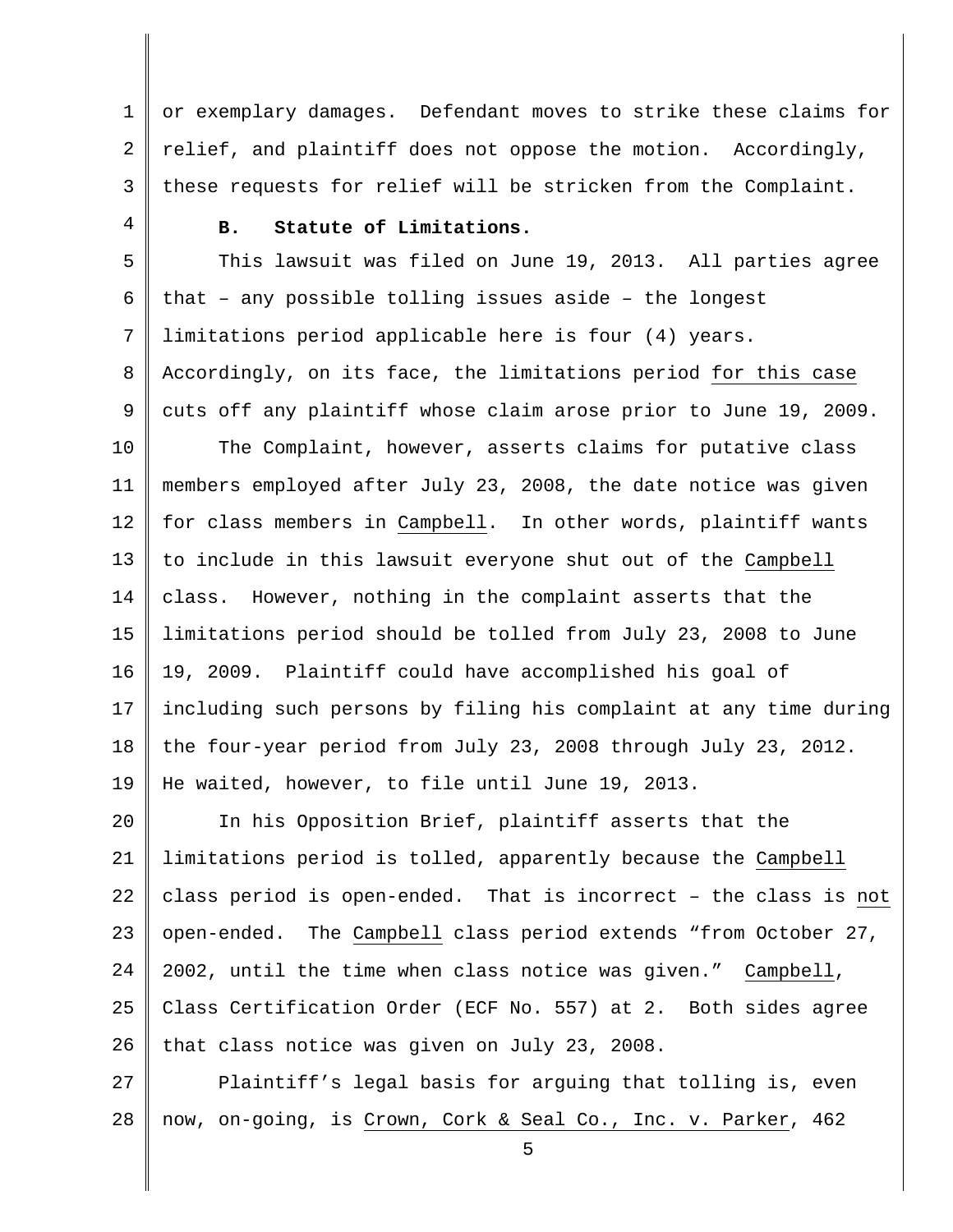#### 1 U.S. 345, 353-354 (1983):

2

3

4

5

6

7

8

We conclude … that "the commencement of a class action suspends the applicable statute of limitations as to all asserted members of the class who would have been parties had the suit been permitted to continue as a class action." Once the statute of limitations has<br>been tolled, it remains tolled for all been tolled, it remains tolled for all members of the putative class until class<br>certification is denied. At that point, certification is denied. class members may choose to file their own suits or to intervene as plaintiffs in the pending action.

9 10 11 12 13 Crown, 462 U.S. at 353-354. Plaintiff's reliance on Crown is misplaced. First, Crown applies only to "asserted members of the class." The Campbell class does not include anyone whose claim arises after "the time when class notice was given," July 23, 2008.

14 15 16 17 18 19 Second, plaintiff's reading of Crown is grossly overbroad. Crown was a case where class certification was denied, and accordingly it made sense to toll the limitations period up until that time. But it does not state or imply that the limitations period is tolled in all cases until class certification is denied – even cases were class certification is never denied.

20 21 22 23 24 25 26 27 Plaintiff can however, rely upon the standard for granting motions to strike. Such motions "should not be granted unless it is clear that the matter to be stricken could have no possible bearing on the subject matter of the litigation." L.H., 2007 WL 662463 at \*18. This standard is not met here, as the paragraphs defendant seeks to strike are plainly relevant to the lawsuit, even if the class the allegations refer to is not as broad as those paragraphs assume. As another court has noted (although in

28